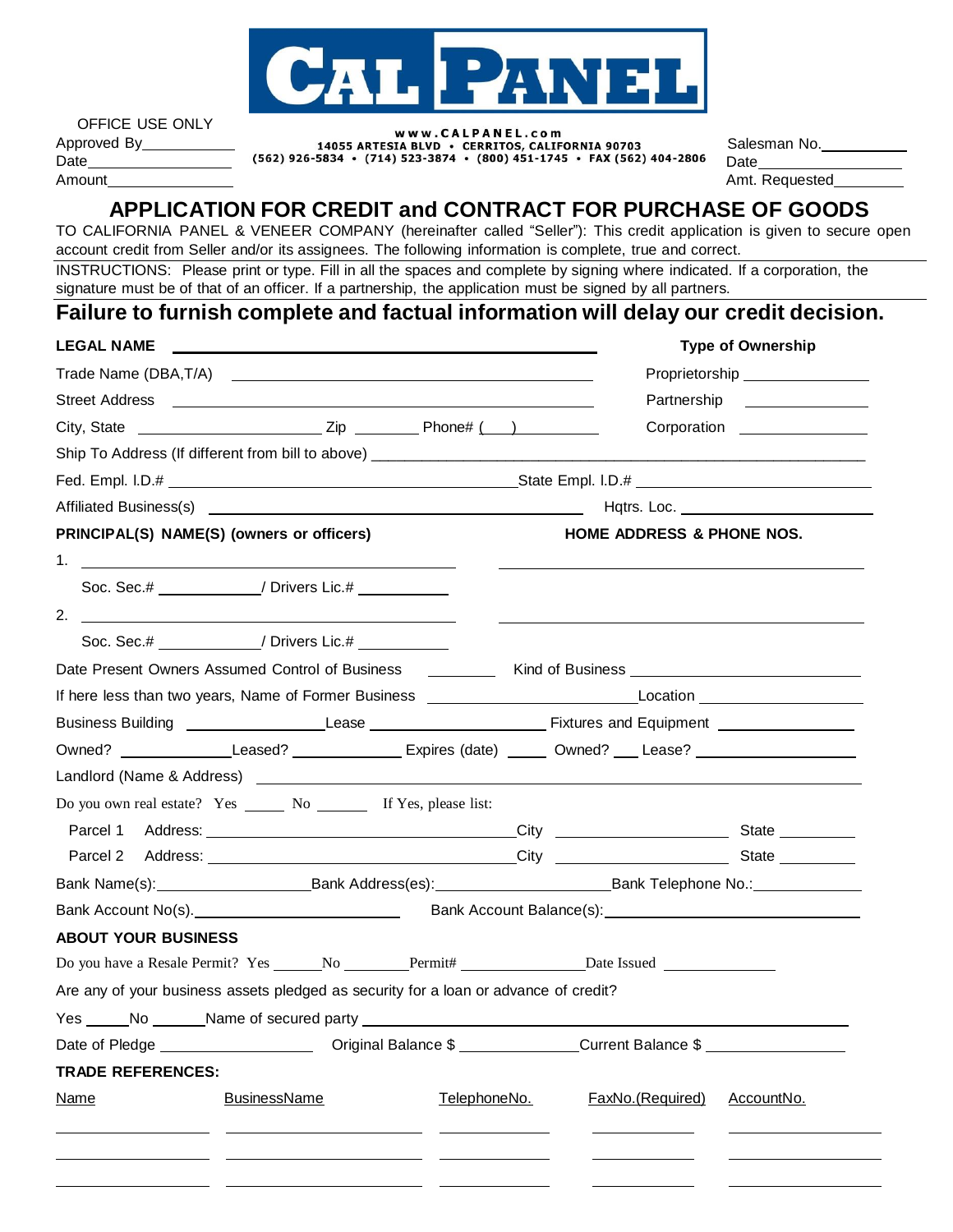#### **TERMS, CONDITIONS AND SECURITY AGREEMENT**

This Application for Credit and Terms, Conditions and Security Agreement ("Application") is mode to California Panel & Veneer Company (collectively "CALIFORNIA PANEL & VENEER COMPANY ")for the purpose of inducing CALIFORNIA PANEL & VENEER COMPANY to extend credit accommodations to the Applicant named below, and in accordance with the following terms:

1. Upon approval of this Application, CALIFORNIA PANEL & VENEER COMPANY, in its sole discretion, and notwithstanding any request of Applicant, shall have the right to terminate Applicant's credit privileges

under this Application at any time without prior notice to Applicant, except as otherwise provided by law.<br>2. All purchases by Applicant or goods and/or services from CALIFORNIA PANE & VENEER COMPANY will be made in accord

3. Upon execution of this application, Applicant agrees that this Application constitutes a written enforceable contract for the purchase of goods from California Panel & Veneer Company. Applicant promises to promptly make payment for purchase of any goods from California Panel & Veneer Company following receipt of an invoice for the purchase of goods from California Panel & Veneer Company. Applicant agrees to pay interest in<br>the amount

Company, including attorney's fees and expenses to bring suit against Applicant or Guarantor, as signed below, for the collection of any defaulted payments.<br>4. This Application and all transactions between Applicant and CA **Application shall be subject to the exclusive jurisdiction of the state of California.**

5. The parties hereby agree that any and all litigation, arbitration, and/or other proceeding arising out of or relating to this agreement, or sales made by Seller to the Purchaser, sole jurisdiction and venue<br>shall be in

proprietary/special order items in CALIFORNIA PANEL & VENEER COMPANY's inventory.

7. Applicant expressly agrees that CALIFORNIA PANEL & VENEER COMPANY shall not be responsible for any product nonconformity as to quantity, quality, or price, unless noted on the original delivery receipt at the<br>time of de

8. Except as to quantiy of goods ordered, no terms and conditions set forth in any purchase order or other form of Applicant will apply to sales by *CALIFORNIA PANEL & VENEER COMPANY* to Applicant.<br>9. In the event this app respect of any provision of this or any agreement between CALIFORNIA PANEL & VENEER COMPANY and Applicant. In the event of default, CALIFORNIA PANEL & VENEER COMPANY may declare all unpaid balances due and payable. Applicant authorizes CALIFORNIA PANEL & VENEER COMPANY to execute on Applicant's behalf and file a financing statement describing the collateral and grants<br>CALIFORNIA PANEL & VENEER COM

CALIFORNIA PANEL & VENEER COMPANY's interest.<br>10. Each and every provision of this agreement is severable from any and all other provisions of this agreement. Should any provision of this agreement be for any reason modifi modification, release, or alteration is in writing and is executed by all parties to this agreement, the balance of this agreement shall none the less be in full force and effect.

11. Purchaser shall pay to CALIFORNIA PANEL & VENEER COMPANY a service charge in an amount equal to the greater of \$25.00 or 5% of the check balance for all payments returned by Purchaser's bank,<br>provided, however, that su

liability by granting, reducing, increasing or refusing such amount. Applicant hereby certifies that the information furnished under this Application and any other financial statements furnished in connection herewith, is<br> and understands that CALIFORNIA PANEL & VENEER COMPANY intends to rely upon such information Applicant understands and agrees to be bound by the above terms and all invoices and other documents furnished by CALIFORNIA PANEL & VENEER COMPANY from time to time, all of which are incorporated herein by reference, and to advise CALIFORNIA PANEL & VENEER COMPANY of any material change in the information provided herein, including but not limited to, change of ownership, address or telephone number. Applicant understands that CALIFORNIA PANEL & VENEER COMPANY will retain this Application<br>whether or not it is ap

Applicant) for customary credit information, to confirm the information contained in this Application, including but not limited to, sending a copy hereof to the trade and bank references, and to release information to<br>oth following receipt of written demand for such goods.

I hereby agree to all the terms and conditions and security agreement set forth in this Application and contract, upon execution of the Application and contract below.

LEGAL NAME OF INDIVIDUAL (Sole Proprietor) or BUSINESS ENTITY APPLICANT (Corp., LLC, Partnership) DBA NAME (SHIP TO NAME)

SIGNATURE BY AUTHORIZED AGENT (PRINTED NAME & TITLE) DATE

#### **INDIVIDUAL PERSONAL GUARANTY**

1. Purpose and parties. In this guaranty, CALIFORNIA PANEL & VENEER COMPANY has the same meaning set forth above in CALIFORNIA PANEL & VENEER COMPANY's Terms, Conditions and Security<br>Agreement (the "Agreement"). "Guarantor CALIFORNIA PANEL & VENEER COMPANY to customer from time to time. Guarantor personally guarantees the prompt and punctual payment and performance when due of all of customer's liabilities and obligations to CALIFORNIA PANEL

2 Notices. Any notices that guarantor provides to CALIFORNIA PANEL & VENEER COMPANY must be is written and directed to the attention of CALIFORNIA PANEL & VENEER COMPANY's credit manager at the company and address specified in the Customer Agreement.

Surfaces and agreements. Guarantor waives notice of acceptance and reliance on this guaranty, notice of sales to customer or any liabilities or obligations incurred by customer, and notice of default by customer. Guarantor waives all suretyship rights or defenses, whether substantive or procedural, including, without limitation, any defenses of the customer or guarantor, impairment of collateral, any requirement to join another<br>per not to be affected, encased, modified or impaired by any event now or hereafter, occurring, or by any set-off, counterclaim or reduction of any obligation, or any defense of any kind or nature that guarantor has or may<br>hav customer, or any collateral, or exercise any other remedy. Guarantor understands the benefit of and hereby waives and relinquishes any rights of indemnification, contribution, reimbursement, or exoneration that may be

asserted against customer if guarantor performs his or her obligations under this guaranty.<br>4, Payment and performance. Payment is due at the physical location of CALIFORNIA PANEL & VENEER COMPANY specified in the Customer COMPANY may designate in writing from time to time. If guarantor does not pay or perform on time, all amounts owed, less any unearned charges, become immediately due and payable in full. Subject to any legal<br>limits, guaran ACH) that is dishonored for any reason, or such greater amount allowed by law. In each instance, all charges and fees, and CALIFORNIA PANEL & VENEER COMPANY's rights and remedies, are subject to and

automatically constrained by the applicable law.<br>S. Governing law. forum for disputes. The parties chose the law of the state specified in the Customer Agreement to govern all aspects of this guaranty and all transactions

6. Other provisions. This guarantee is binding upon guarantor and guarantor's heirs, successors, assigns, representatives and survivors, and inures to the benefit of *CALIFORNIA PANEL & VENEER COMPANY*. This guaranty may b

Print Name of Guarantor Signature and Date

Print Name of Guarantor Signature and Date

#### **USE OF A CORPORATE TITLE SHALL IN NO WAY LIMIT THE PERSONAL LIABILITY OF THE PERSONAL GUARANTEE SIGNATORY.**

#### **AUTHORIZATION FOR CREDIT REPORT**

The undersigned is executing this Authorization for Credit Report individually for the purpose of authorizing CALIFORNIA PANEL & VENEER COMPANY to obtain a consumer credit report from time to time on the undersigned indivi

Print Name Signature and Date